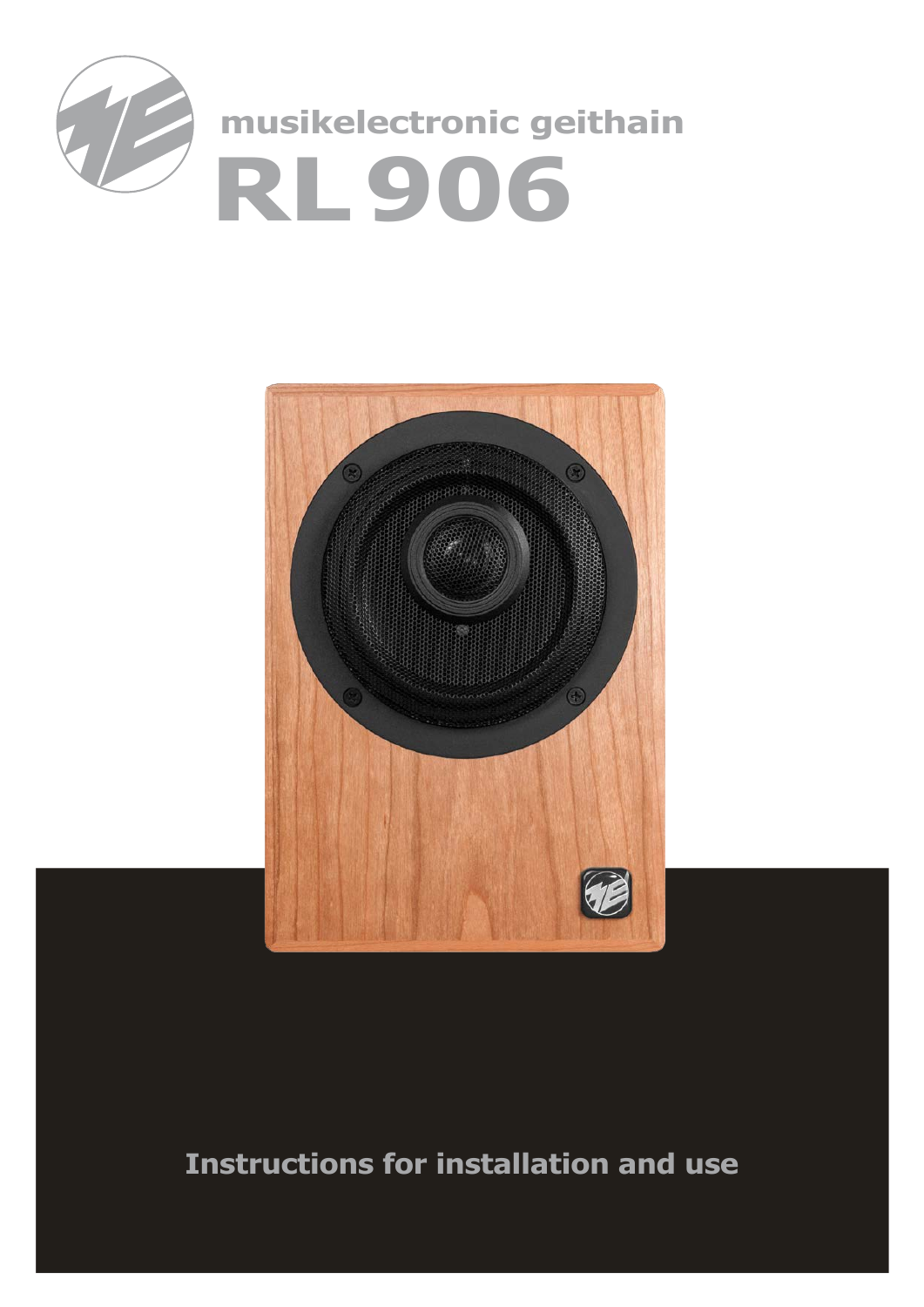#### **Table of contents**

| $\mathbf{1}$            | <b>Introduction</b>             | $\mathbf{1}$            |
|-------------------------|---------------------------------|-------------------------|
| $\overline{\mathbf{2}}$ | <b>Disclaimer</b>               | $\overline{\mathbf{2}}$ |
| 3                       | <b>System description</b>       | 3                       |
| 4                       | <b>Basic information</b>        | $\overline{\mathbf{4}}$ |
| 4.1                     | Guidelines                      | $\overline{4}$          |
| 4.2                     | Safety instructions             | $\overline{4}$          |
| 4.3                     | Unboxing                        | 6                       |
| 4.4                     | Delivery contents               | 6                       |
| 4.5                     | Cleaning                        | 6                       |
| 4.6                     | <b>Environmental conditions</b> | 6                       |
| 4.7                     | Guarantee acknowledgements      | 6                       |
| 5                       | <b>Positioning</b>              | $\overline{\mathbf{z}}$ |
| 5.1                     | Positioning near walls          | $\overline{7}$          |
| 5.2                     | Stereo operation                | $\, 8$                  |
| 5.3                     | Surround operation              | 9                       |
| 6                       | Set-up the speakers             | 10                      |
| 6.1                     | Mains connection                | 10                      |
| 6.2                     | Cable connection                | 10                      |
| 6.3                     | Adjustment controller           | 11                      |
| 6.4                     | Status indication               | 11                      |
| 7                       | <b>Specifications</b>           | 12                      |
| 8                       | <b>Acoustic measurements</b>    | 13                      |
| 9                       | <b>Notes</b>                    | 14                      |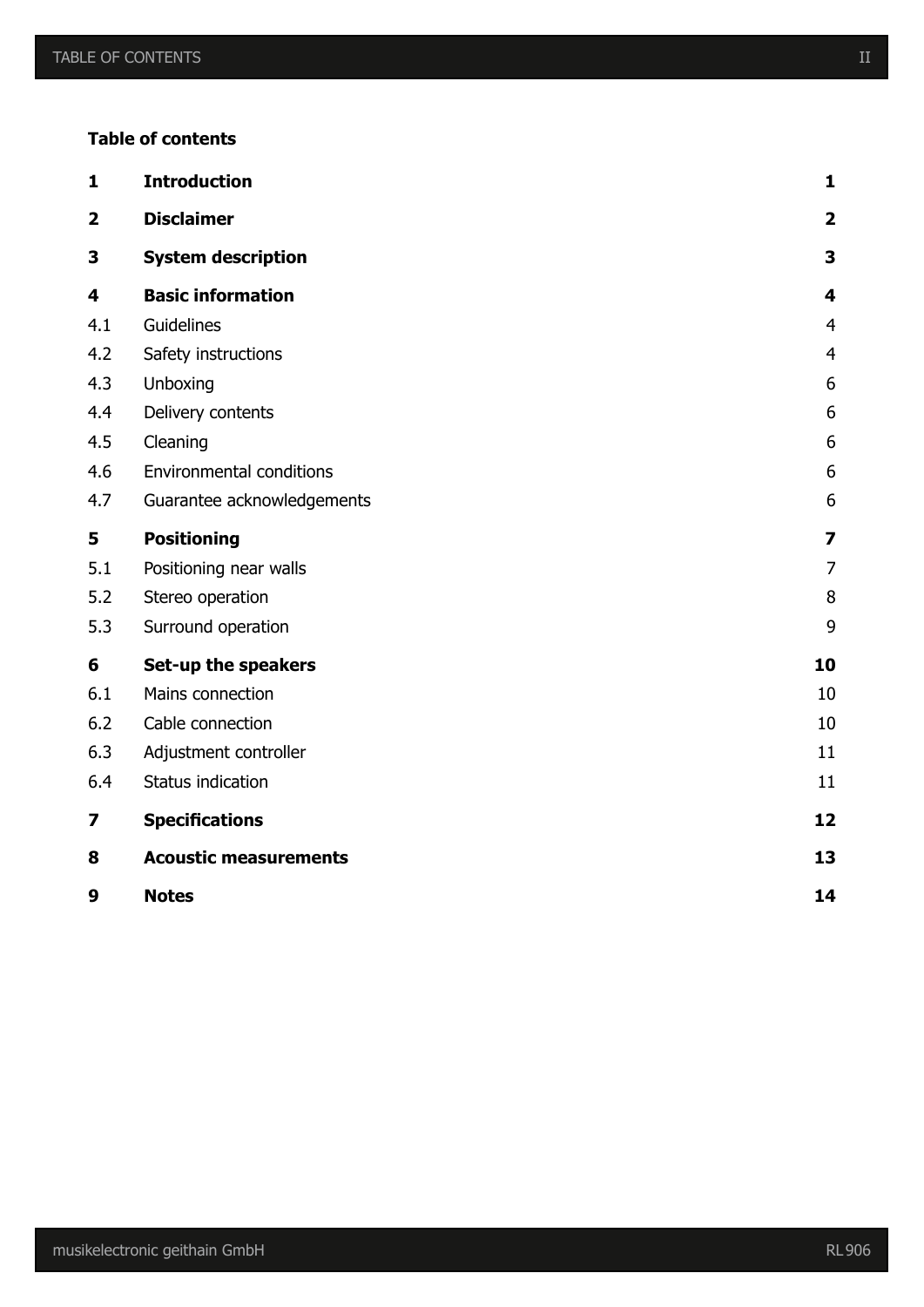#### **1 Introduction**

Dear customer,

Thank you for the trust you have put in us by buying these speakers. You decided upon a quality product that in regard to tonal and technical characteristics complies to the utmost expectations.

The usual burn-in period is not required, because the speakers are artificially aged in-house.

## **Please read the technical description and manual to take advantage of the capabilities of these speakers and ensure safe operation.**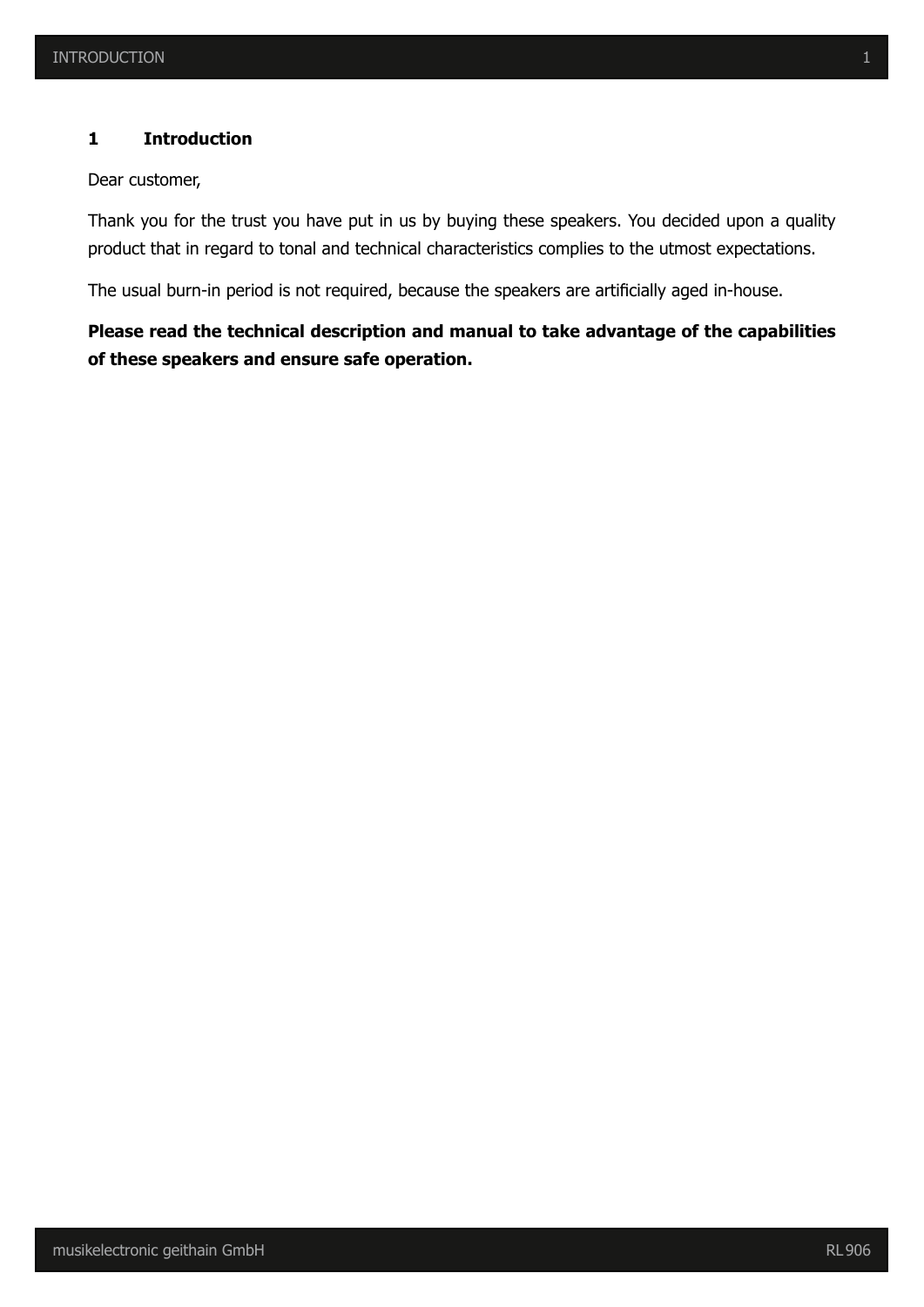#### **2 Disclaimer**

Technical data and appearances are subject to changes without notice. Errors and omissions excepted. Musikelectronic Geithain GmbH assumes no liability for any loss which may be suffered by any person who relies either wholly or in part upon any description, photograph or statement contained herein. Musikelectronic Geithain GmbH products are sold through authorized fulfillers and resellers only. Fulfillers and resellers are not agents of Musikelectronic Geithain GmbH and have absolutely no authority to bind Musikelectronic Geithain GmbH by any express or implied undertaking or representation. This manual is copyrighted. No part of this manual may be reproduced or transmitted in any form or by any means, electronic or mechanical, including photocopying and recording, or by any information storage or retrieval system without the prior written permission of Musikelectronic Geithain GmbH.

All rights reserved

Copyright © 2018 Musikelectronic Geithain GmbH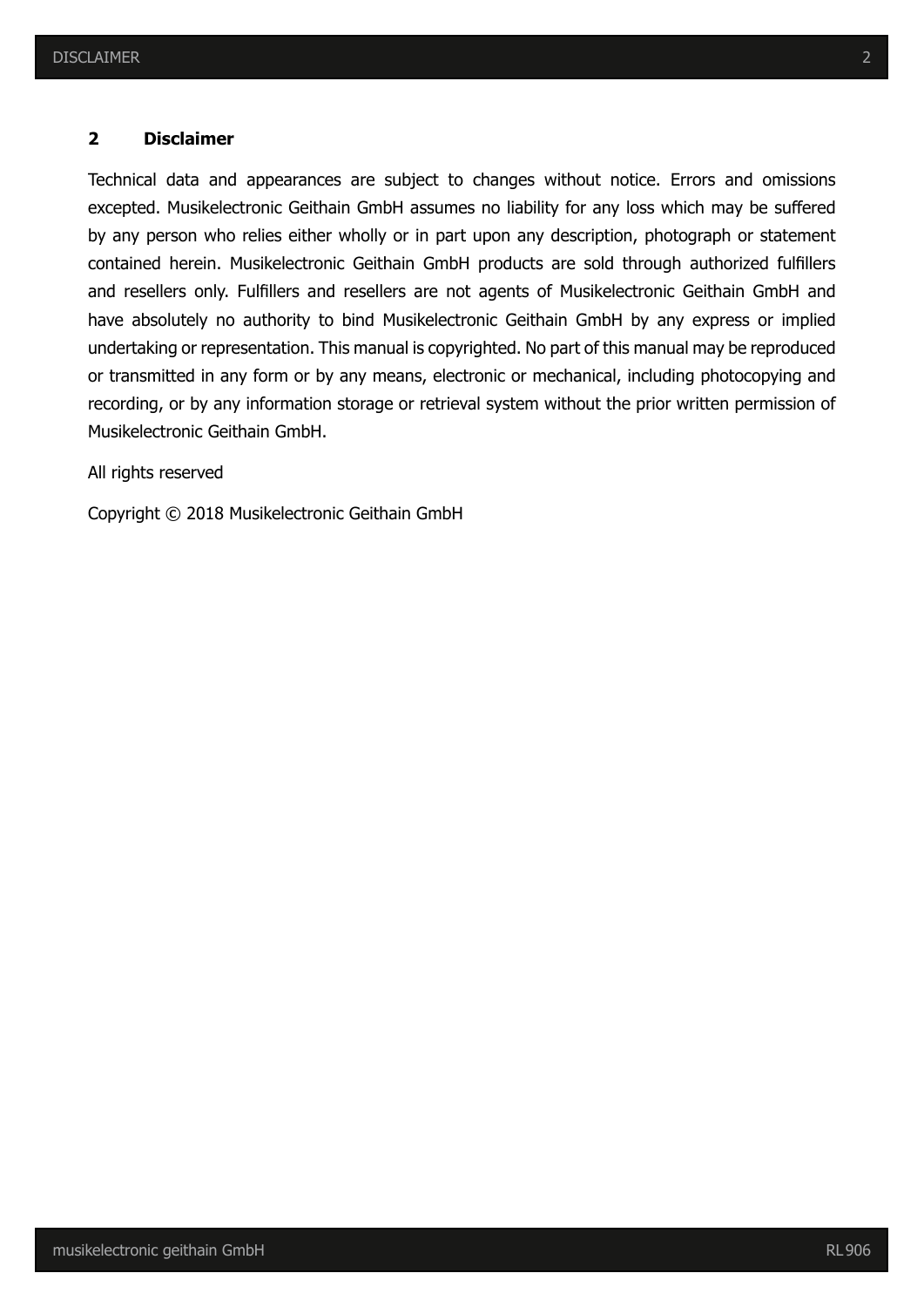#### **3 System description**

The RL906 is a compact 2-way loudspeaker consequently optimized for usage as a near-field monitor. Either in an outside broadcasting van, on top of the meter bridge or in the home studio and even as a precious hi-fi monitor it is more than convincing.

By Musikelectronic Geithain's coaxial technology a directivity was realised, that is especially adjusted to the requirements of near-field monitoring, meaning small base widths and short listening distances. Homogeneity, timbral neutrality and localization are most widely compatible to the greater speakers from the RL series. This allows seamless working without familiarization phases along the whole audio production, regardless if it is in an outside broadcasting van, the cutting room or in the great studio. The RL906 is barely greater than a controlling monitor, but it houses the power capability of a full-valued studio monitor. The bass reproduction as well as the maximum level meet the requirements of most challenges. In 5-channel applications, demanding a higher level in the lowest frequency range, the RL906 is perfectly combined with our models from the BASIS series whereby it moves closer to the greater models.

The loudspeaker is equipped with a 13cm (5″) cone woofer and a coaxially arranged 25mm (1″) dome tweeter. Each is powered by a separate MOSFET-amplifier with active crossover and electronic overload protection. The amplifier is situated in the back of the cabinet. The RL906 provides a balanced XLR-type input with an adjustable input level. To compensate their placement, the speaker features three controllers to continuously adjust the high- and low-frequency response and also the frequencies around 300Hz. These controllers are situated at the cabinet's backside. A two-coloured LED indicates the state of the amplifier and warns of clipping.

A variety of special stands and racks are available as accessories. According fixing elements are integrated into the loudspeaker cabinet.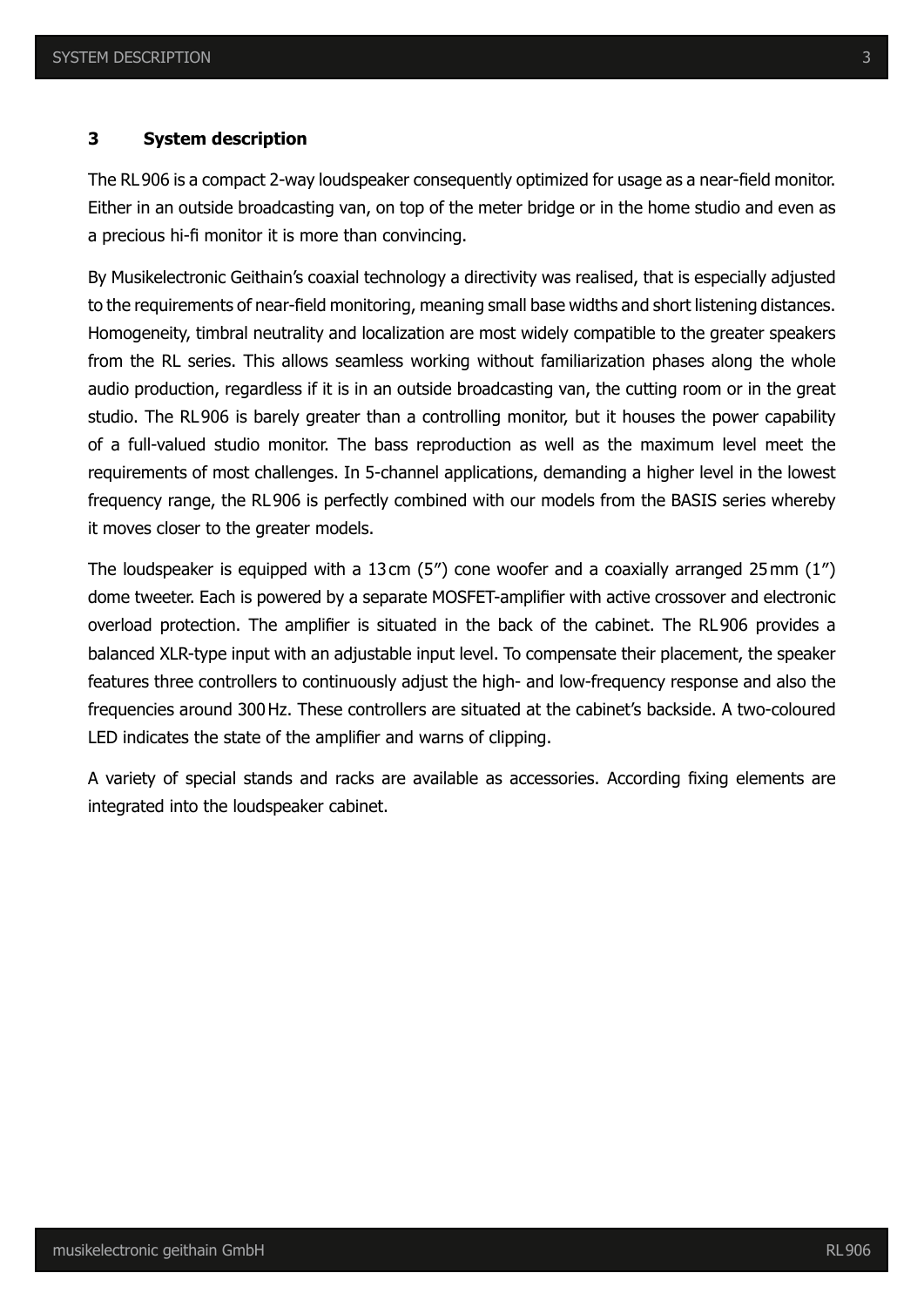#### **4 Basic information**

#### **4.1 Guidelines**

This product complies to requirements of current European and national guidelines (2004/108/EG Electromagnetical Compatiblity). The conformity is ascertained, corresponding declarations and records are deposited with the manufacturer.



Products built by us belong to B2C-class of the WEEE guidelines and must not be disposed with domestic waste.

#### **4.2 Safety instructions**

Like using any other electrical device you should observe the following operation guidelines, safety instructions and warning signs to ensure optimum functionality and safety of operation!

- Read these instructions carefully.
- $\blacktriangleleft$  Keep these instructions during the life cycle at a safe place. The instructions are an important part of the product.
- ; Heed all warnings. Follow all instructions.
- ; The product may only be used in accordance with the information provided in the user manual. Before and during the usage of the amplifier please ensure that all recommendations, especially the safety recommendations in the user manual, are adhered to.
- ; Do not place this product on an unstable cart, stand, tripod, bracket, or table. The product may fall, causing serious injury, and damage to the product.
- ; The heat sink must not be blocked or covered. This product should not be installed unless proper ventilation is provided or manufacturer's instructions have been adhered to.
- $\triangleleft$  Do not install the device near any heat sources.
- ; Do not expose the device to direct sun radiation.
- ; Do not install the device in rooms with high humidity.
- ; Do not try to insert anything into device openings.
- ; The device shall not be exposed to dripping or splashing and no objects filled with liquids shall be placed on the device.
- $\triangleleft$  Clean only with dry or slightly moistened cloth.
- ; Protect the power cord from being walked on, pinched or damaged in any other way. Pay particular attention to plugs and the point where they exit the device.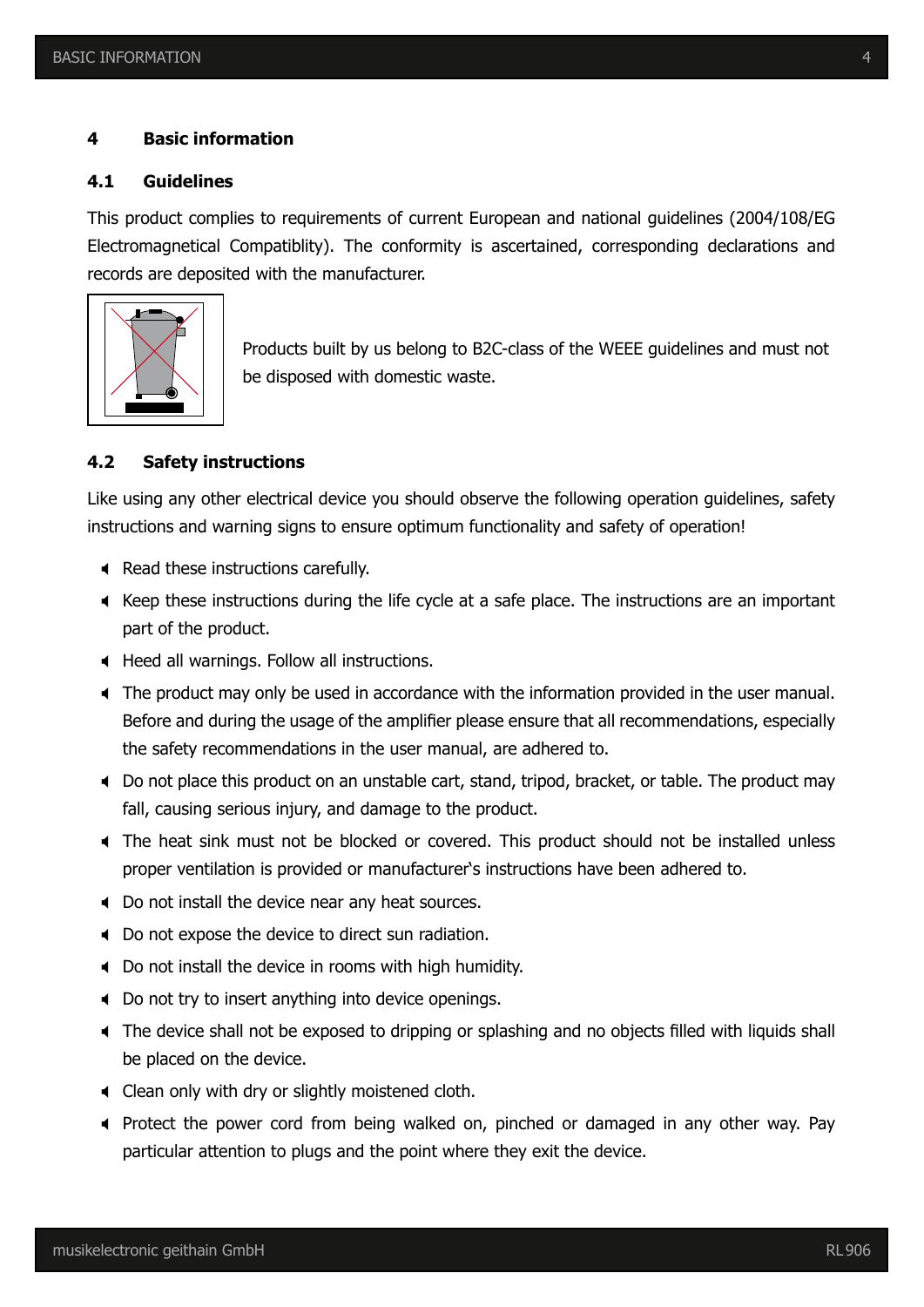- ; Do not attempt to service this product yourself as opening or removing cover may expose you to dangerous voltage or other hazards.
- ; Refer all servicing to qualified service personnel.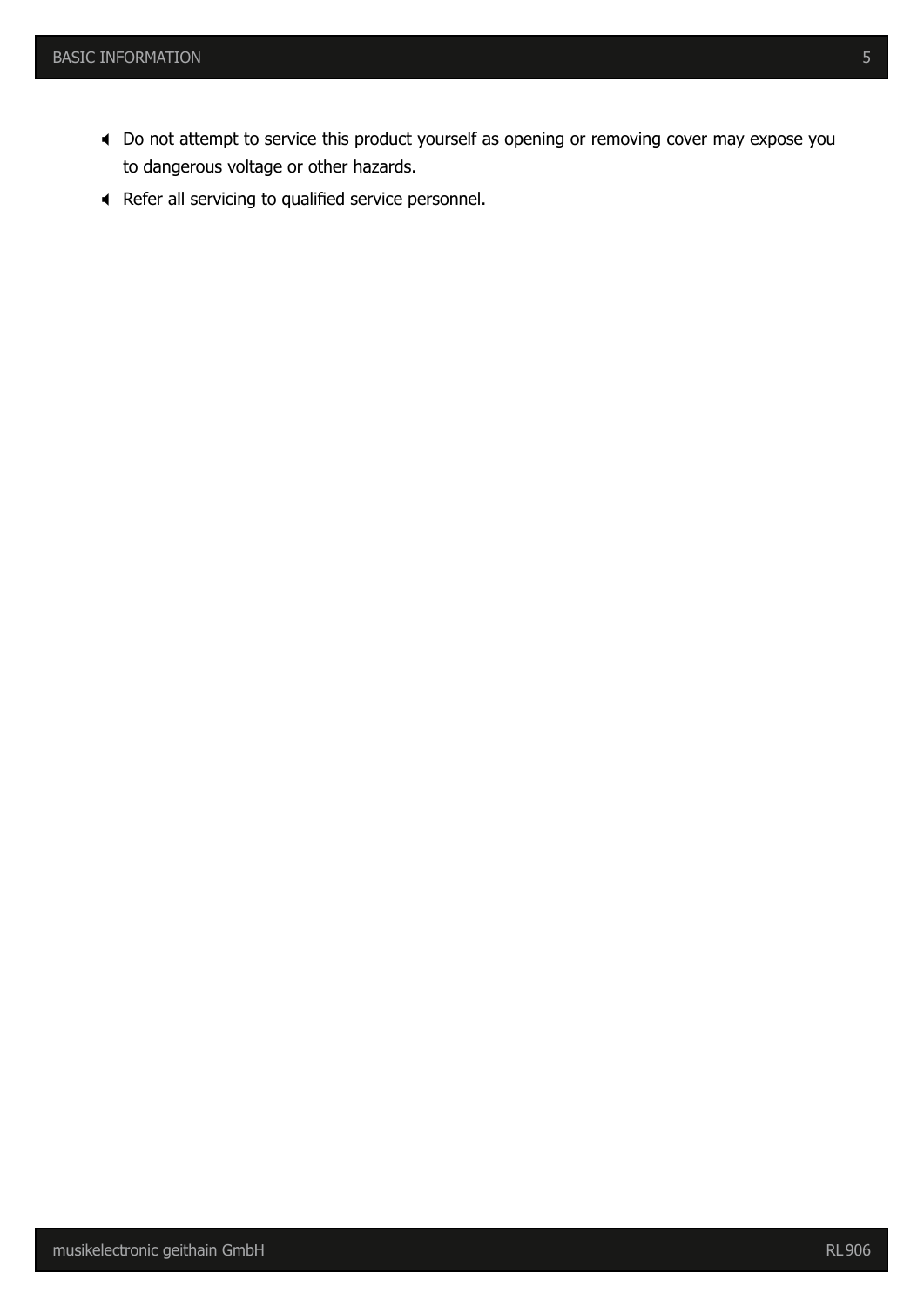#### **4.3 Unboxing**

The speakers are shipped in proper condition. Unpack the speaker carefully and check for visible damages. In case of damages report them to your retailer. Keep the packaging, in case the speaker has to be transported in the future.

#### **4.4 Delivery contents**

- Speaker RL906
- $\triangleleft$  Mains cable
- ; Technical description and user manual

#### **4.5 Cleaning**

The speaker is made of real wood veneer and needs to be nurtured in the same way as furnishings. We advise quality wax polish to ensure durability of the veneer. Surfaces can also be cleaned with tidy, slightly damped, fuzz-free, smooth cloth.

#### **4.6 Environmental conditions**

Ensure the following environmental conditions in your listening room:

- $\blacklozenge$  Operating temperature  $+15\degree$ C ... +35 $\degree$ C (+59 $\degree$ F ... +95 $\degree$ F)
- ; Storage temperature range −25°C ... +45°C (−13°F ... +113°F)
- ; Relative humidity 45% ... 75%

#### **4.7 Guarantee acknowledgements**

Opening the device by unauthorized personnel leads to all claims under guarantee expire. In case of destruction by overload, misuse or outside influences there are no claims under guarantee.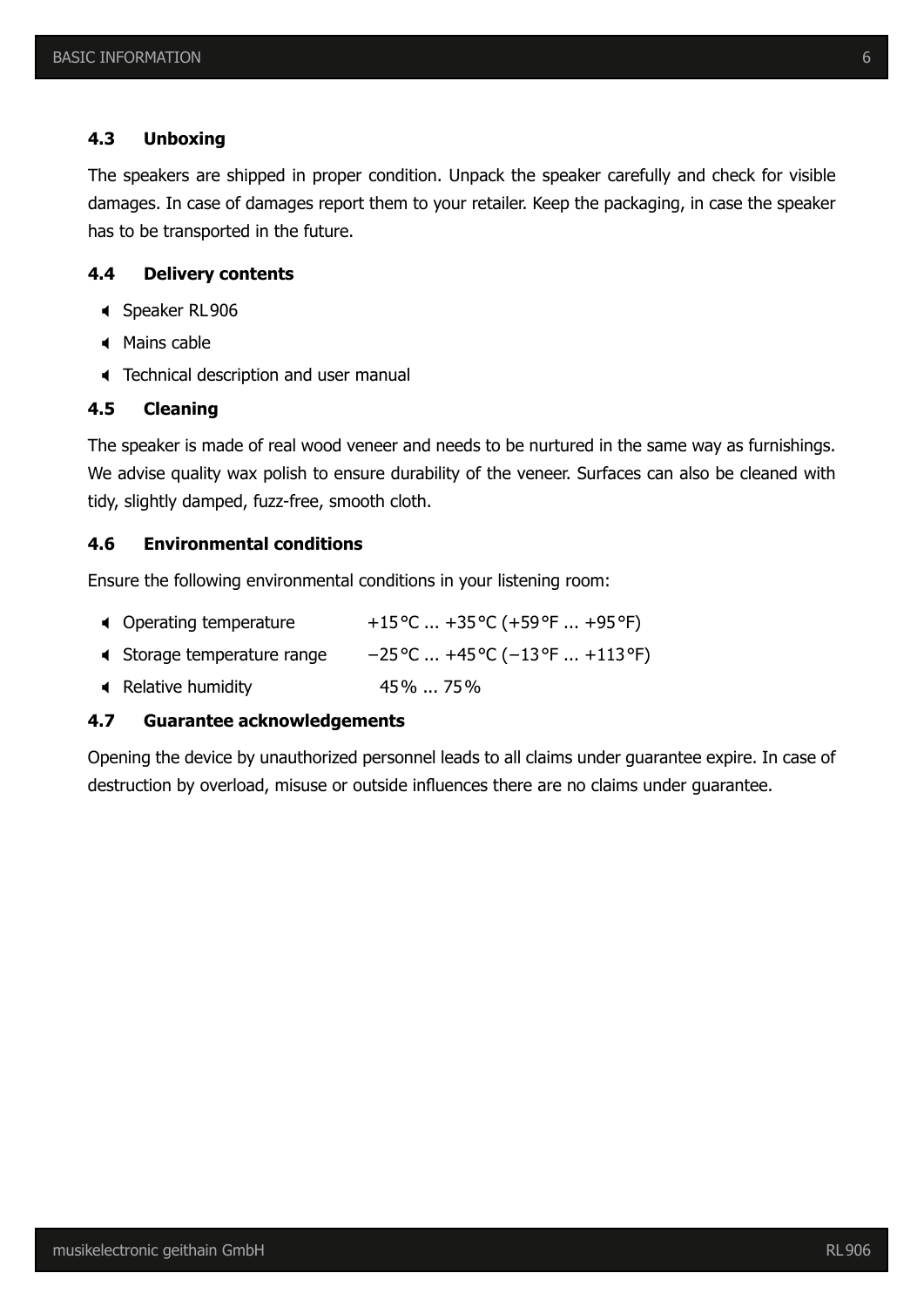#### **5 Positioning**

Our speakers do not impose special requirements neither in stereo nor in multichannel set-ups. Nonetheless speaker positioning has influence on listening impression because every room is individually designed and furnished. The following advices are just guidelines that ease proper positioning. In addition we offer a measurement service to take advantage of the capabilities of your listening environment.

#### **5.1 Positioning near walls**

When speakers are installed near walls sound quality is physically affected. Every customary speaker behaves as a punctual sonic source in the low frequency range, with sonic waves spherical radiated without any constructional measures. Back wall reflections are unavoidable.

For optimum listening experience a minimum distance of 50cm (19.7″) to walls and furniture should be ensured. Avoid corner installations because unwanted bass accentuation could arise.



 $\triangleleft$  Minimum distance to wall b ≥ 50 cm (19.7")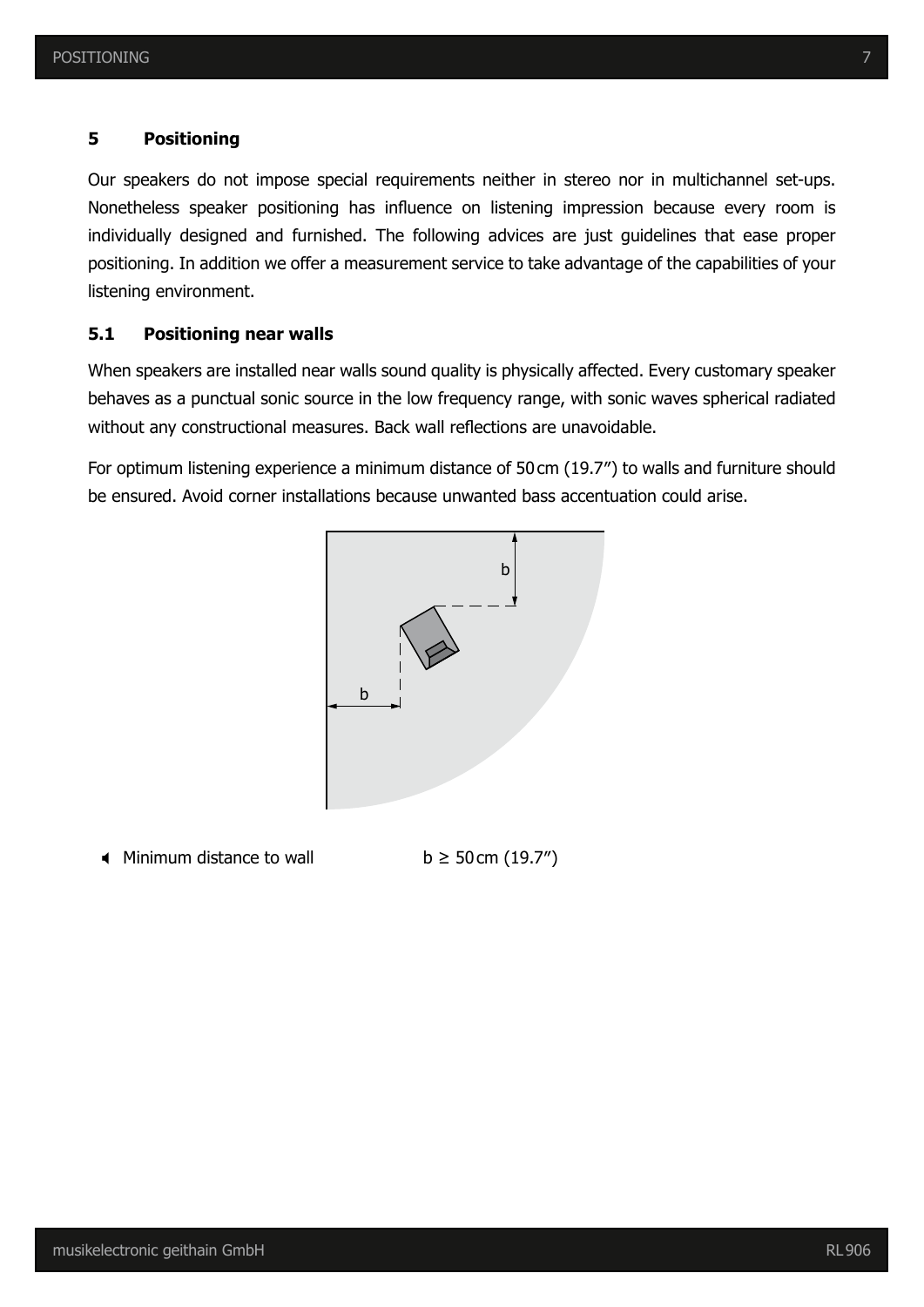#### **5.2 Stereo operation**

The optimum position of the speakers in your listening environment is the so-called stereo triangle (see figure). The base distance between the speakers and the distance to the hearing zone form an equilateral triangle (stereo triangle). A distance less than 1m (3′3″) or more than 2.6m (8′6″) should be avoided. For precise, spacial reproduction turn the speakers inside, directed to the hearing zone.



- Distance between speakers and your listening position  $a = 1m ... 2.6m (3'3'' ... 8'6'')$
- ; Adjust the speaker horizontally to the height of the ear at the listening position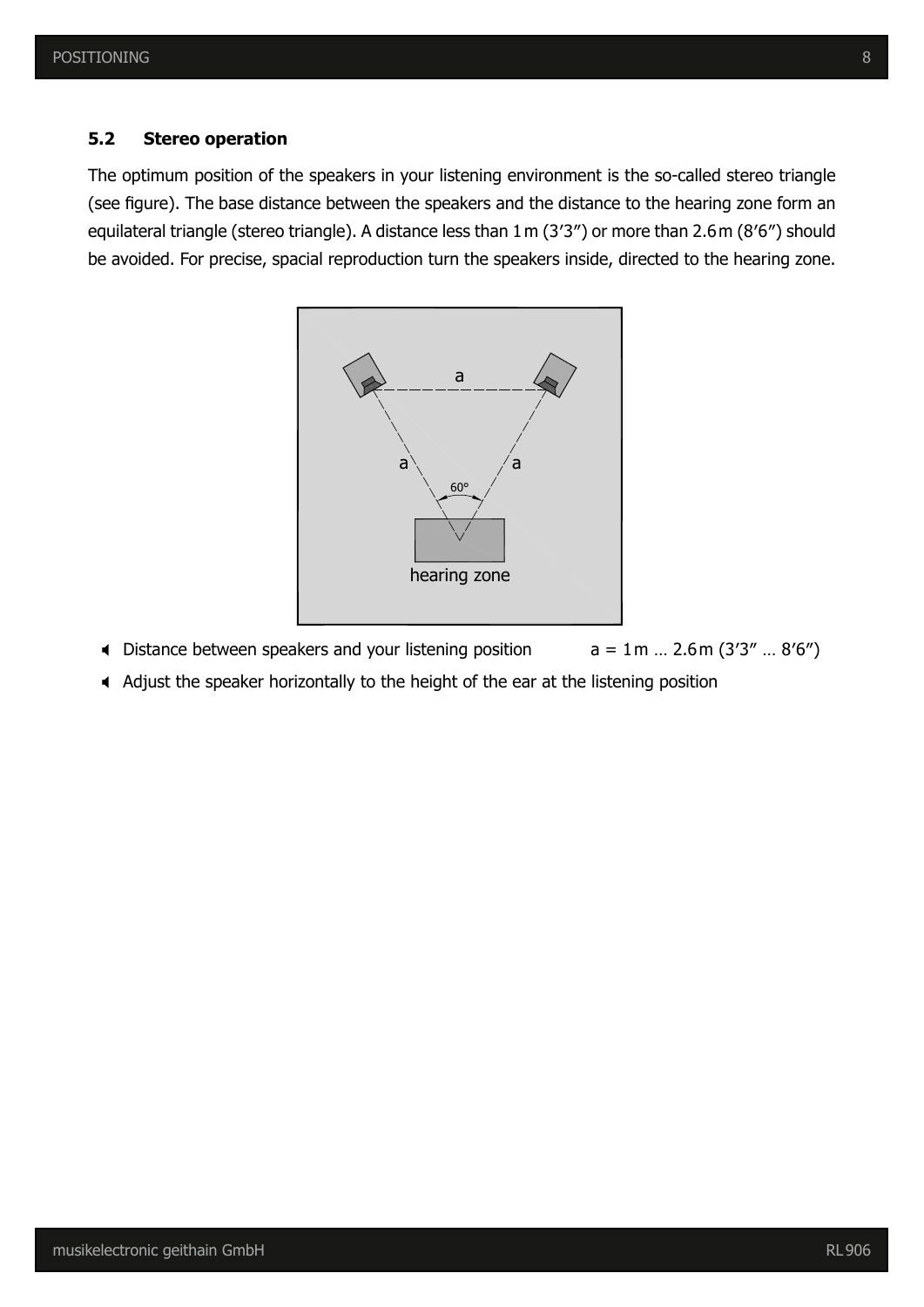#### **5.3 Surround operation**

In surround operation the stereo triangle (see Stereo operation) is extended to a circle. The hearing zone is the centre of this circle. Position all speakers in the same distance to the hearing zone. The centre speaker is positioned in the middle between both front speakers. Pay attention to positioning the front and rear speakers horizontally along one plane. The angle between centre and rear speakers should be about 110°–120°.



 $\blacklozenge$  Distance between speakers and your listening position  $a = 1 \text{ m} ... 2.6 \text{ m} (3'3'' ... 8'6'')$ In case installation in the prescribed way is not possible in your listening room most decoding devices allow adjustments of single speakers.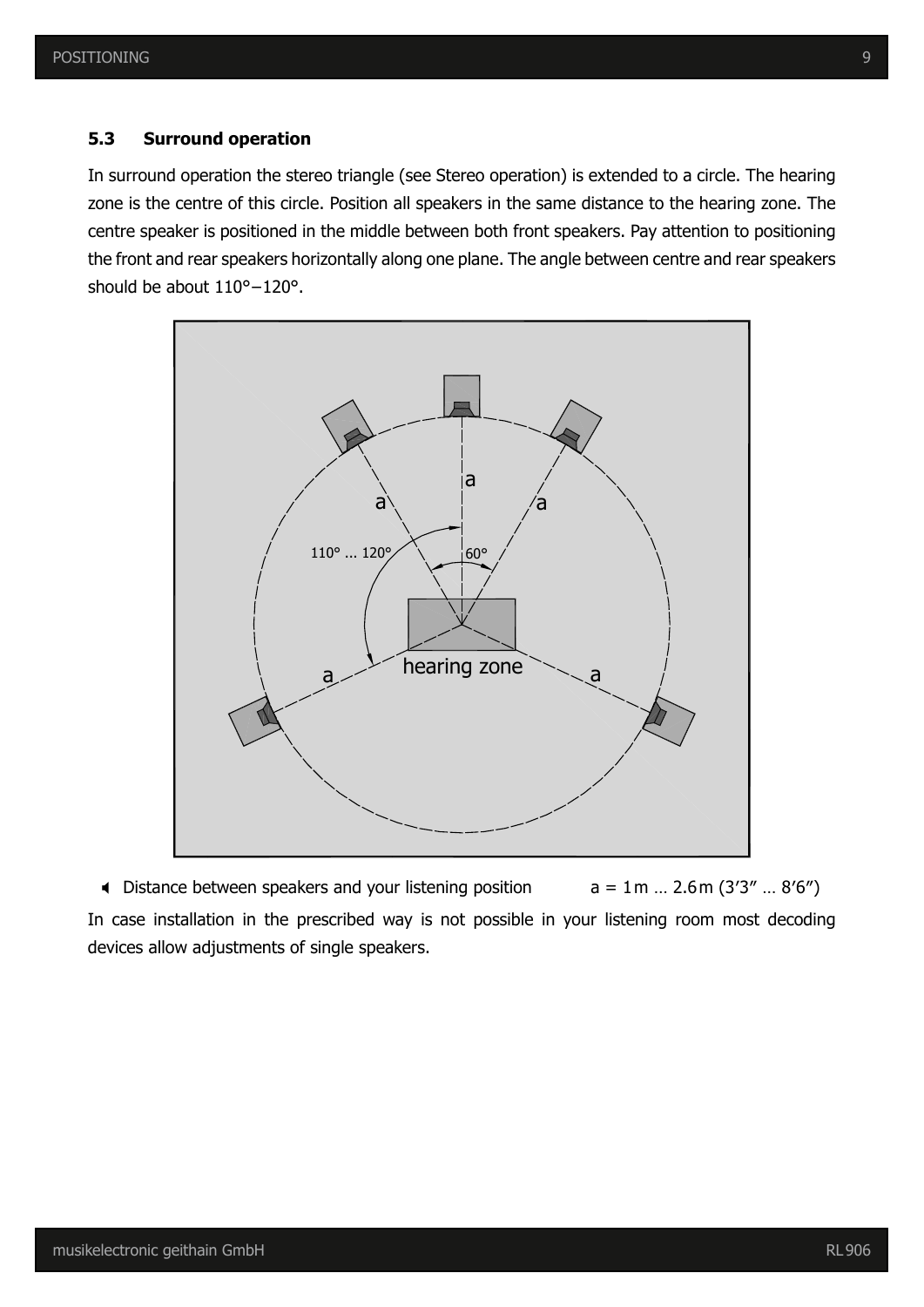#### **6 Set-up the speakers**

In this chapter we inform you how to connect your speakers to mains and your signal source. Ensure that the mains switch on the backside is in position "OFF". Only when your speaker is completely connected (see chapters 6.1 and 6.2) you can take the device into operation by use of the mains switch.

The speaker can be connected to every common pre-amplifier (U<sub>a</sub> = 1V ... 5V; R<sub>i</sub> < 600 Ω).

#### **6.1 Mains connection**

Before start-up check the mains voltage stated on the backside of the device. If your local mains voltage does not match the specification of the speaker, please refer to your retailer or direct distribution. When the stated and your local mains voltage comply connect the mains connector of the speaker to the socket with the included mains cable.

#### **6.2 Cable connection**

The input of the integrated amplifier is electrically balanced. When your signal source also utilizes balanced connectors, please use a cable wired as stated in the table:

|          | <b>Balanced connector</b><br>(amplifier) | <b>Balanced connector</b><br>(signal source) | <b>Unbalanced connector</b><br>(signal source) |
|----------|------------------------------------------|----------------------------------------------|------------------------------------------------|
|          | <b>XLR</b>                               | <b>XLR</b>                                   | <b>RCA</b>                                     |
| Earth    | Pin <sub>1</sub>                         | Pin <sub>1</sub>                             | <b>Ring</b>                                    |
| Signal + | Pin 2                                    | Pin <sub>2</sub>                             | Tip                                            |
| Signal - | Pin <sub>3</sub>                         | Pin <sub>3</sub>                             | <b>Ring</b>                                    |

When using a signal source with unbalanced outputs (RCA) you need to balance the connecting cables. This avoids hum and other noise interferences. The table and the following figure show the wiring.

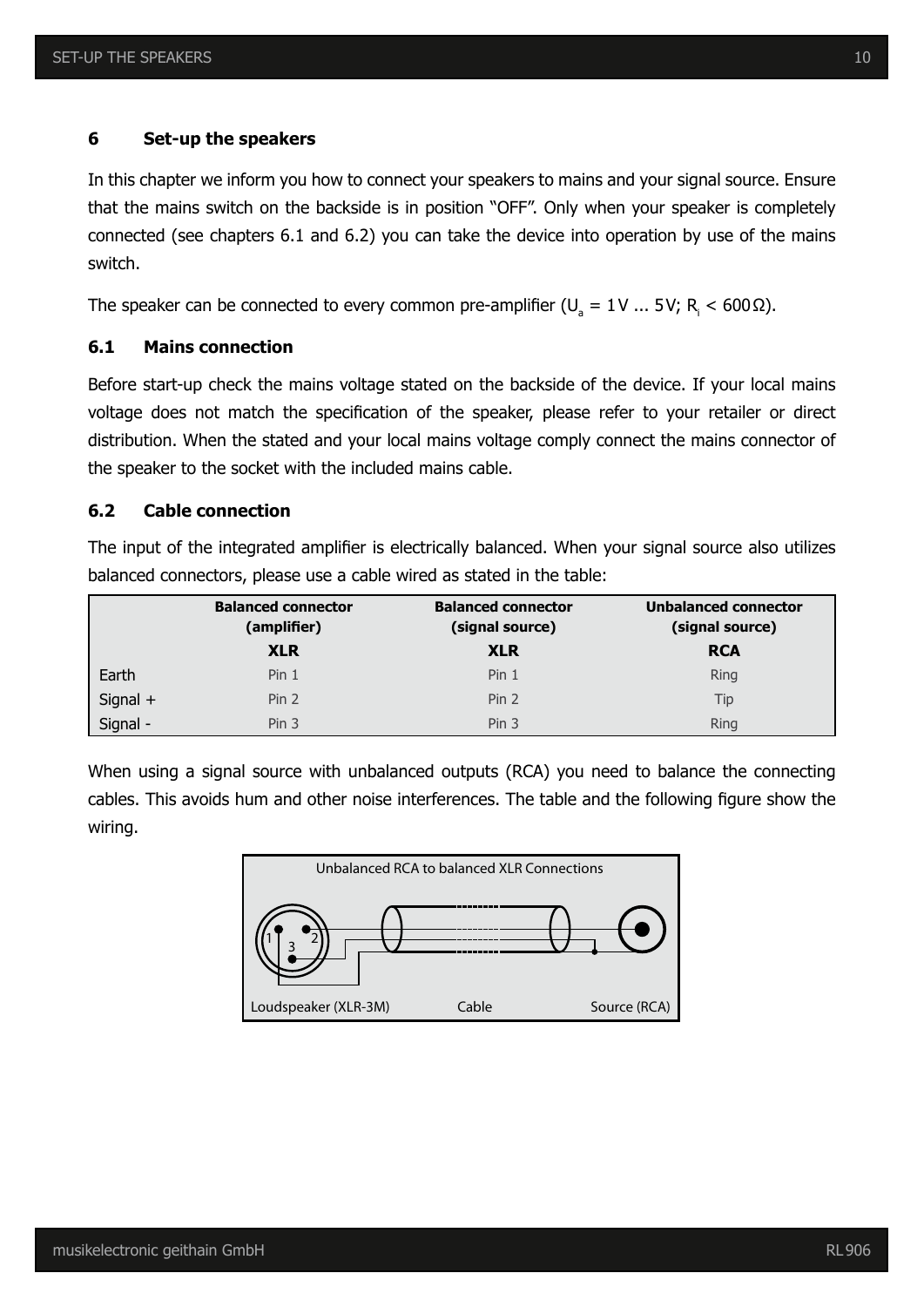#### **6.3 Adjustment controller**

The "Level" controller is used for level adjustment over the full frequency range.

#### **6.4 Status indication**

The two-coloured LED at the front of the speaker is used as status indicator of the device.

- ; LED green: indicates normal operation of the device
- ; LED red: indicates the operation of the overload protection circuit; Output power limitation to protect the components from overloading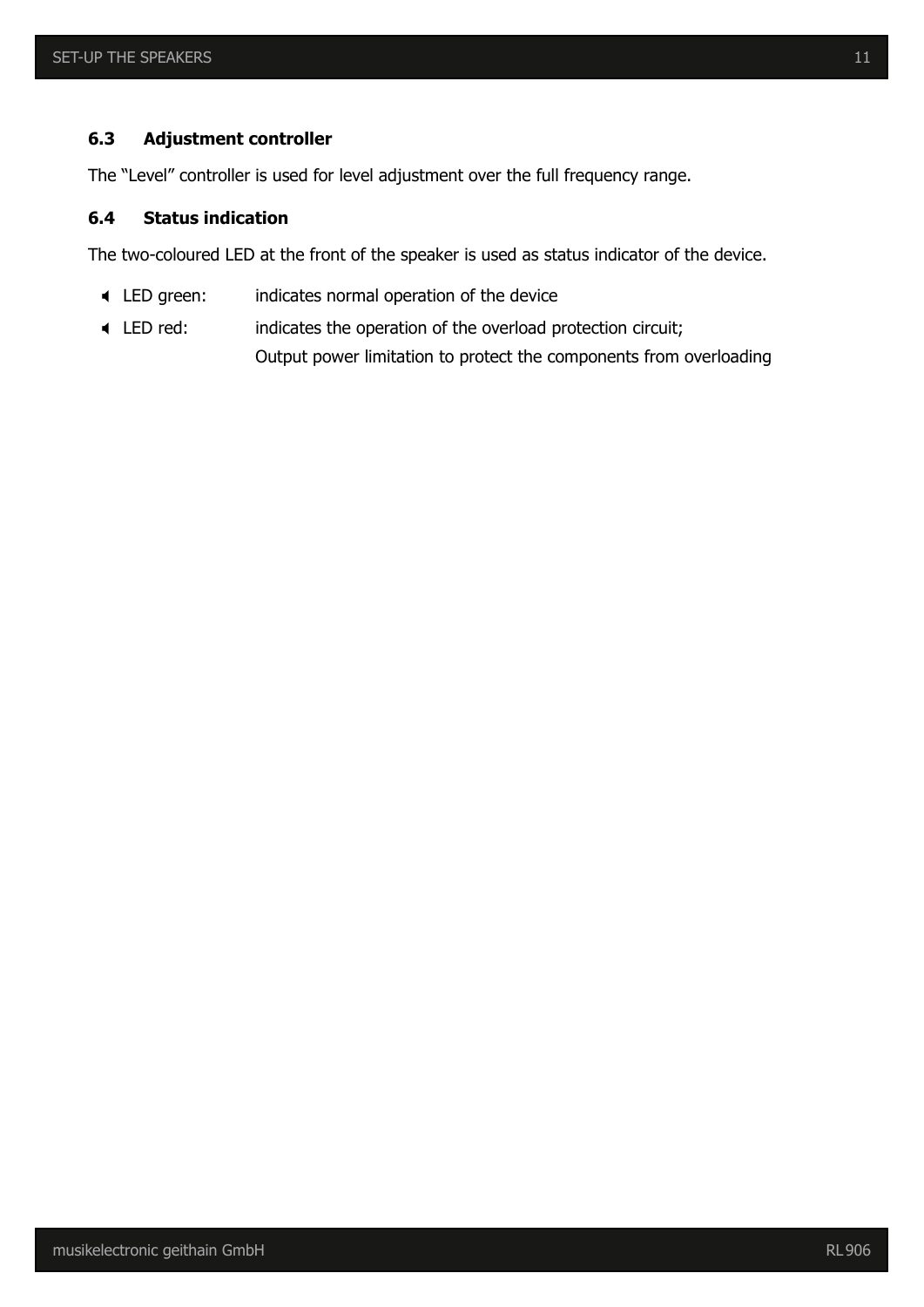#### **7 Specifications**

General General Active 2-way monitor for listening distances between 1m (3'3") and

Maximum SPL from 100Hz ... 3kHz  $104dB$  ... 108dB / r = 1m (3'3") (4 $\pi$ ) Bandwidth 50Hz ... 20kHz ±3dB Calibration: Acoustic output level /  $P_E = -14$  dBu Directivity index from 200 Hz ... 10 kHz increasing from 1.5dB to 11 dB Inherent noise sound level  $\leq$ 7dB(A) / r = 1m (3'3") Total harmonic distortion measured at  $83dB_{\rm spl}$  / r = 1m (3'3") from 150Hz ... 10kHz ≤−40dB Nominal input level  $+6$ dBu (adjustable) Input impedance ≥10kΩ RC balanced Electronic crossover frequency 3kHz Nominal output power of the amplifier LF HF Input connector XLR 3F Drive units Woofer Tweeter Operation and clipping indicator LED on front Power requirements 230V  $\sim \pm 10\%$ , 50Hz ... 60Hz Power consumption 12VA when idle Mains connection **IEC** power connector Environmental conditions for use for storage humidity

Weight 5.5kg (12.2lbs)

Lateral mounting with lateral mounting; without lateral mounting on request

 $76dB / r = 1m (3'3'')$ 80W / 4Ω 80W / 4Ω 1× 130mm (5″) cone  $1 \times 25$  mm  $(1'')$  dome 115V ~ ±10%, 50Hz ... 60Hz (optional) 100V ~ ±10%, 50Hz ... 60Hz (optional) max. 100VA at full load +15°C ... +35°C (+59°F ... +95°F) −25°C ... +45°C (−13°F ... +113°F) 45% ... 75% Dimensions (H  $\times$  W  $\times$  D) 255mm  $\times$  180mm  $\times$  200mm (10.1"  $\times$  7.1"  $\times$  7.9") Design of the cabinet MDF wood in ash black veneered; different veneers and colours on request

2.6m (8′6″)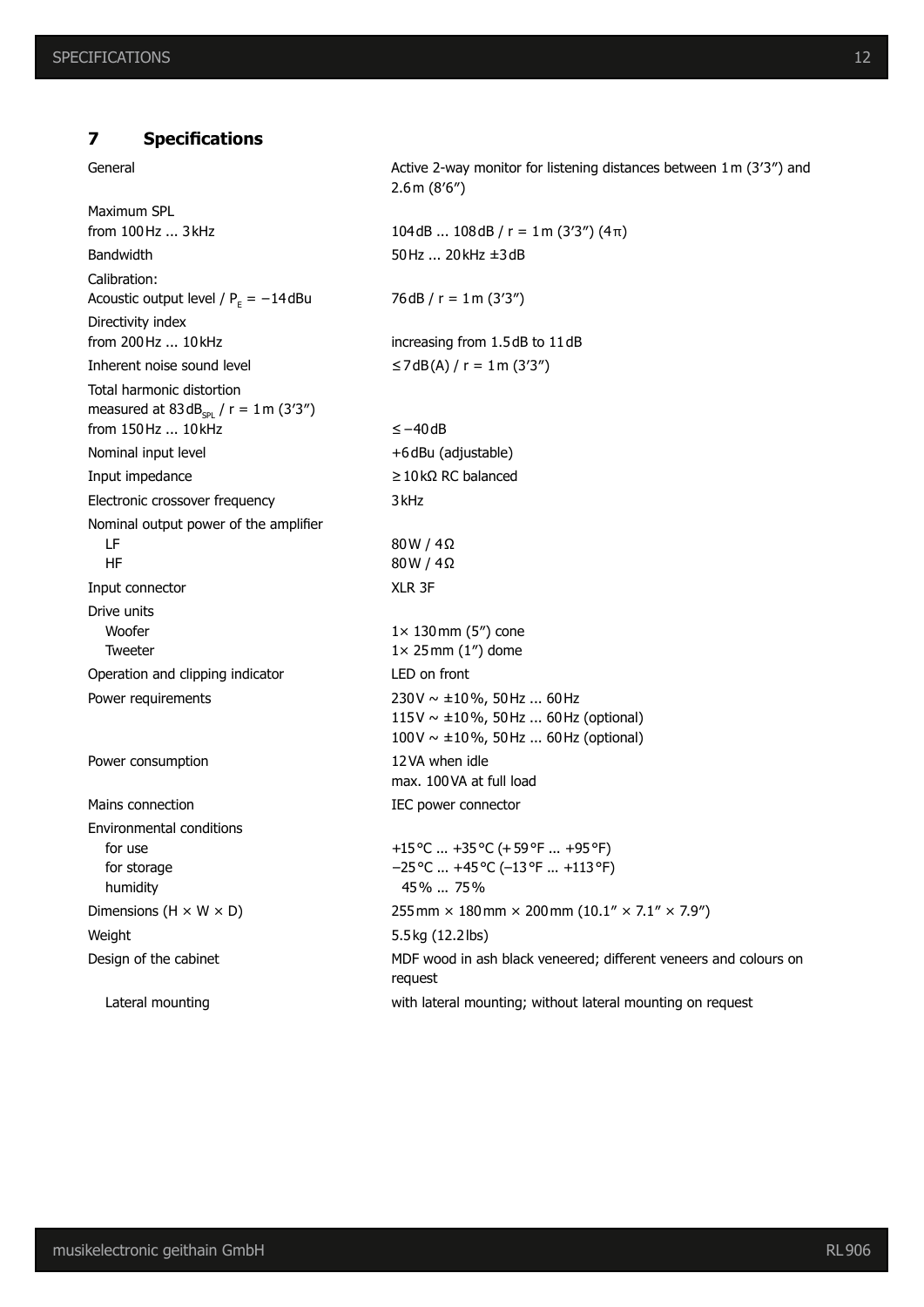#### **8 Acoustic measurements**

All acoustic measurements are carried out under anechoic conditions with 1m (3′3″) distance.